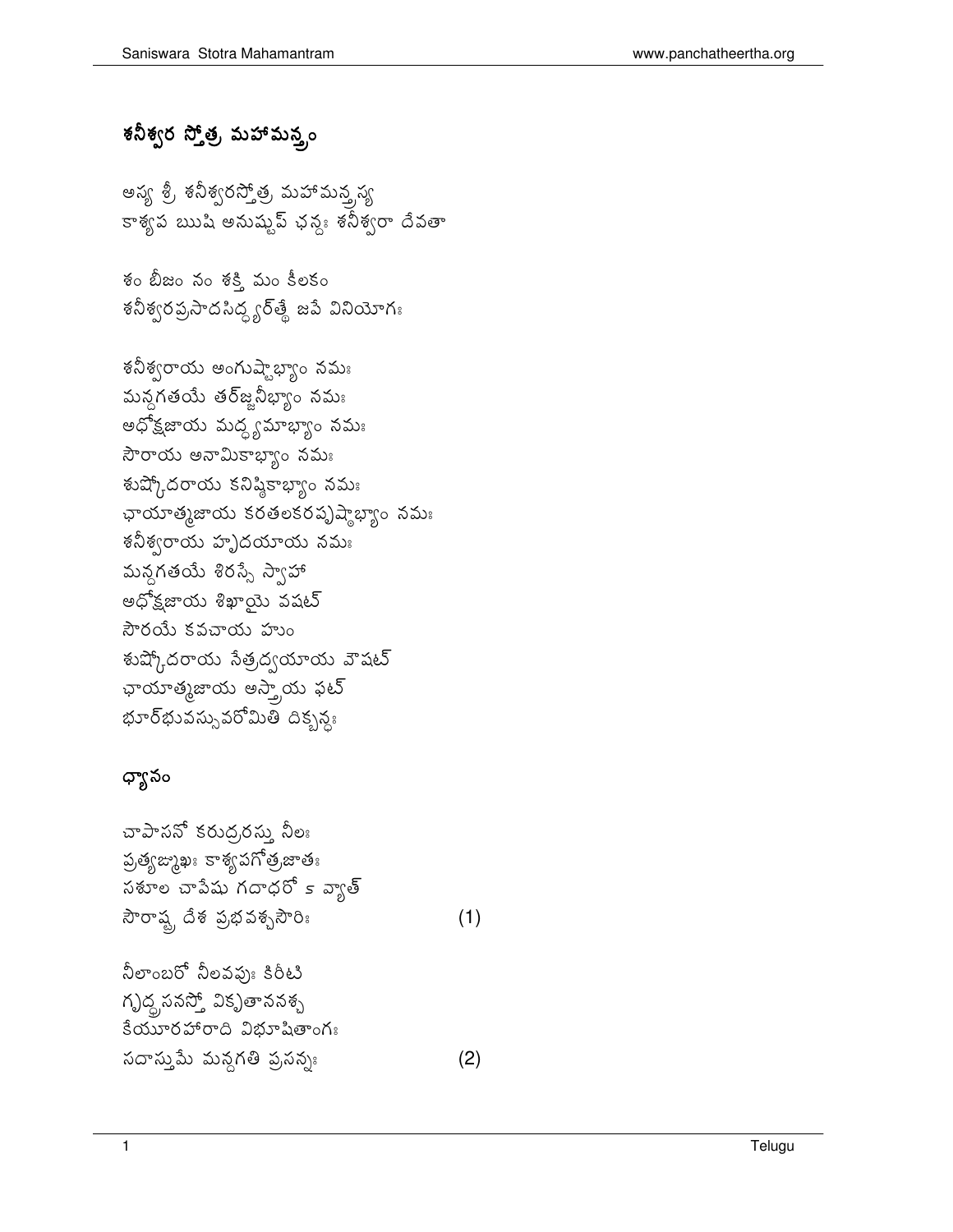$(5)$ 

| శసైశ్చరాయ శాన్తాయసర్వ్యాభీష్టప్రదాయిసే<br>నమః సర్వ్వాత్మసే తుభ్యం నమో నీలాంబరాయ చ                  |     |      | (3) |
|----------------------------------------------------------------------------------------------------|-----|------|-----|
| ద్వాదశాష్టమ జన్మాది ద్వితీయాస్తేషురాశిషు<br>యే యే మే సంగతా దోషాః సర్వ్వే నశ్యన్ను పై ప్రభోః        |     |      | (4) |
| దశరథ ఉవాచ:–                                                                                        |     |      |     |
| ఏవం వరం తు సంప్రాష్య<br>వృష్ణ రోమా స పార్థివః                                                      |     |      |     |
| రథోపస్తే తమాః స్థాప్య<br>భూత్వా చైవ కృతాఞ్మరిః<br>ధ్యాత్వా సరస్వతిం దేవీం<br>గణనాథం వినాయకం        | (6) |      |     |
| రాజా దశరథః స్తోత్రం<br>సౌరేరిదమదా కరోత్<br>నమః కృష్ణాయ నిలాయ<br>శితి కణ్ణనిభాయ చ                   | (7) |      |     |
| నమో నీలముఖాబ్తాయ<br>నీలోల్పలనిభాయ చ<br>నమో నీర్మాంస దేహాయ<br>దీర్ఘశృశ్రు, జటాయ చ                   |     | (8)  |     |
| నమో విశాలసేత్రాయ<br>శుష్కోదర భయానక<br>నమః పౌరుషగాత్రాయ<br>స్థూలరోమ్లే నమో నమః                      |     | (9)  |     |
| నమో నిత్యం క్షుధార్త్తాయ<br>అతృప్తాయనమో నమః<br>నమో దీర్ <b>ఘా</b> య శుష్కాయ<br>కాలదంష్ట్రేయ తే నమః |     | (10) |     |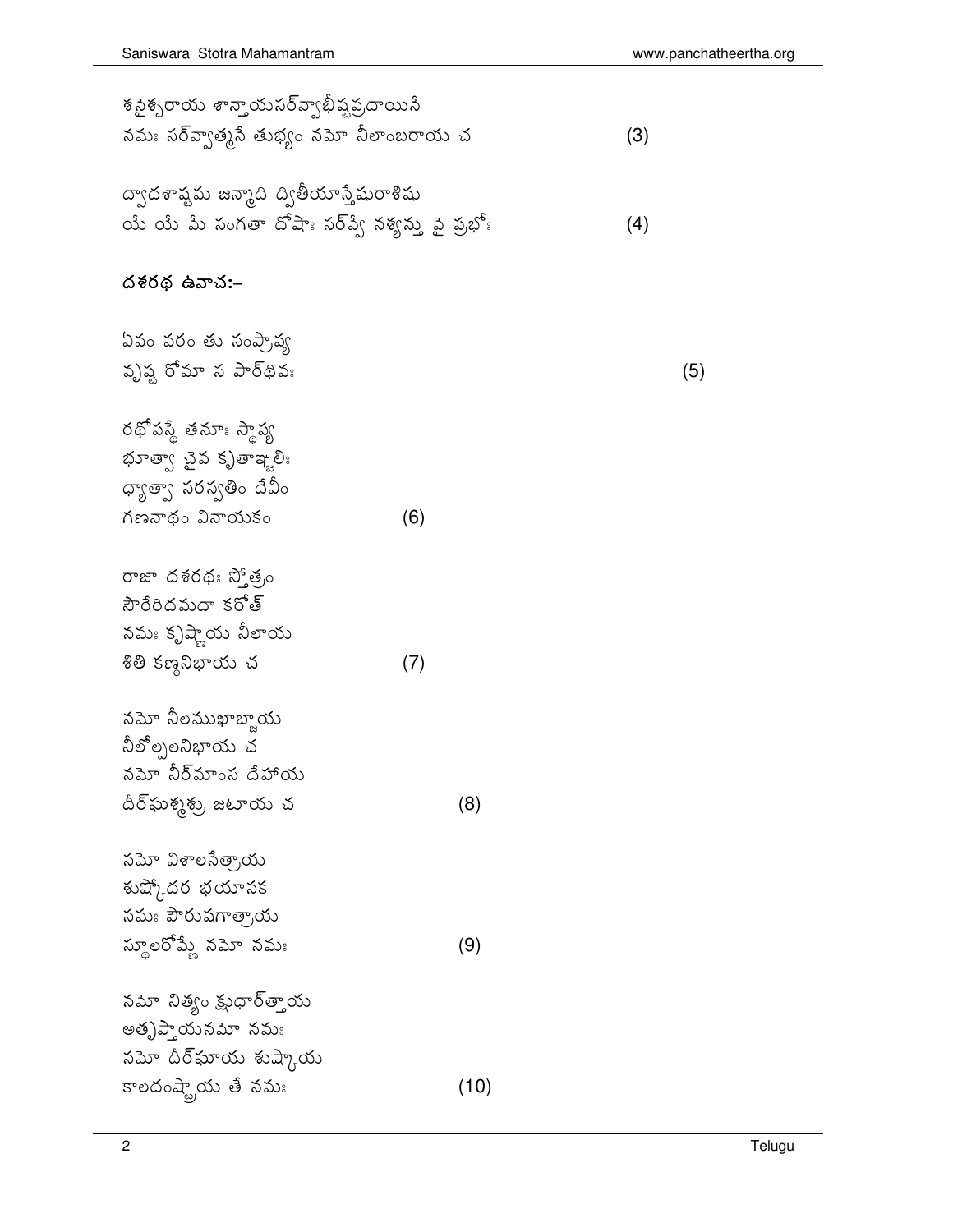| నమస్తే ఘోరరూపాయ                                   |      |      |
|---------------------------------------------------|------|------|
| దుర్ <sup>నిరీ</sup> క్ష్యాయ తే నమ <mark>ః</mark> |      |      |
| నమో ఘోరాయ రౌద్రాయ                                 |      |      |
| భీషణాయ కరాళిసే                                    | (11) |      |
|                                                   |      |      |
| నమస్తే ప్రవభక్షాయ                                 |      |      |
| వలీముఖ నమోస్తుతే                                  |      |      |
| సూర్యపుత్ర, నమస్తేస్తు                            |      |      |
| భాస్కరో <i>s భయదాయి</i> నే                        |      | (12) |
|                                                   |      |      |
| అధో దృష్టే నమస్తేస్తు                             |      |      |
| సంవర్ద్గక నమో నమః                                 |      |      |
| నమో మన్దగతే తుభ్యం                                |      |      |
| నిస్త్రింశాయ నమో నమః                              |      | (13) |
|                                                   |      |      |
| నమో దుస్సహదేహాయ                                   |      |      |
| నిత్య యో <mark>గ రతాయ చ</mark>                    |      |      |
| జ్ఞాన దృష్టే నమస్తే <mark>స్తు</mark>             |      |      |
| కశ్యపాత్మజ సూనపే                                  | (14) |      |
|                                                   |      |      |
| తుష్టో దదాసి త్వం రాజ్యం                          |      |      |
| కృద్దోహరసి తత్క్షణాత్                             |      |      |
| దేవాసుర మనుష్యాశ్చ                                |      |      |
| సిద్ధివిద్యాధరోరగః                                | (15) |      |
|                                                   |      |      |
| త్వయావలోకితాః సర్ప్వే                             |      |      |
| దైన్యమాశు వ్రజన్తితే                              |      |      |
| బ్రహ్మాశక్రోయమశై్వవ                               |      |      |
| ఋషభః సప్తసాగరాః                                   | (16) |      |
|                                                   |      |      |
| రాజ్యభ్రమ్మే భవన్తిహ                              |      |      |
| తవ దృష్ణ్యేపలోకితాః                               |      |      |
| దేశాశ్చ నగరగ్రామాః                                |      |      |
| దీపాశ్చ గిరయప్తథా                                 |      | (17) |
|                                                   |      |      |